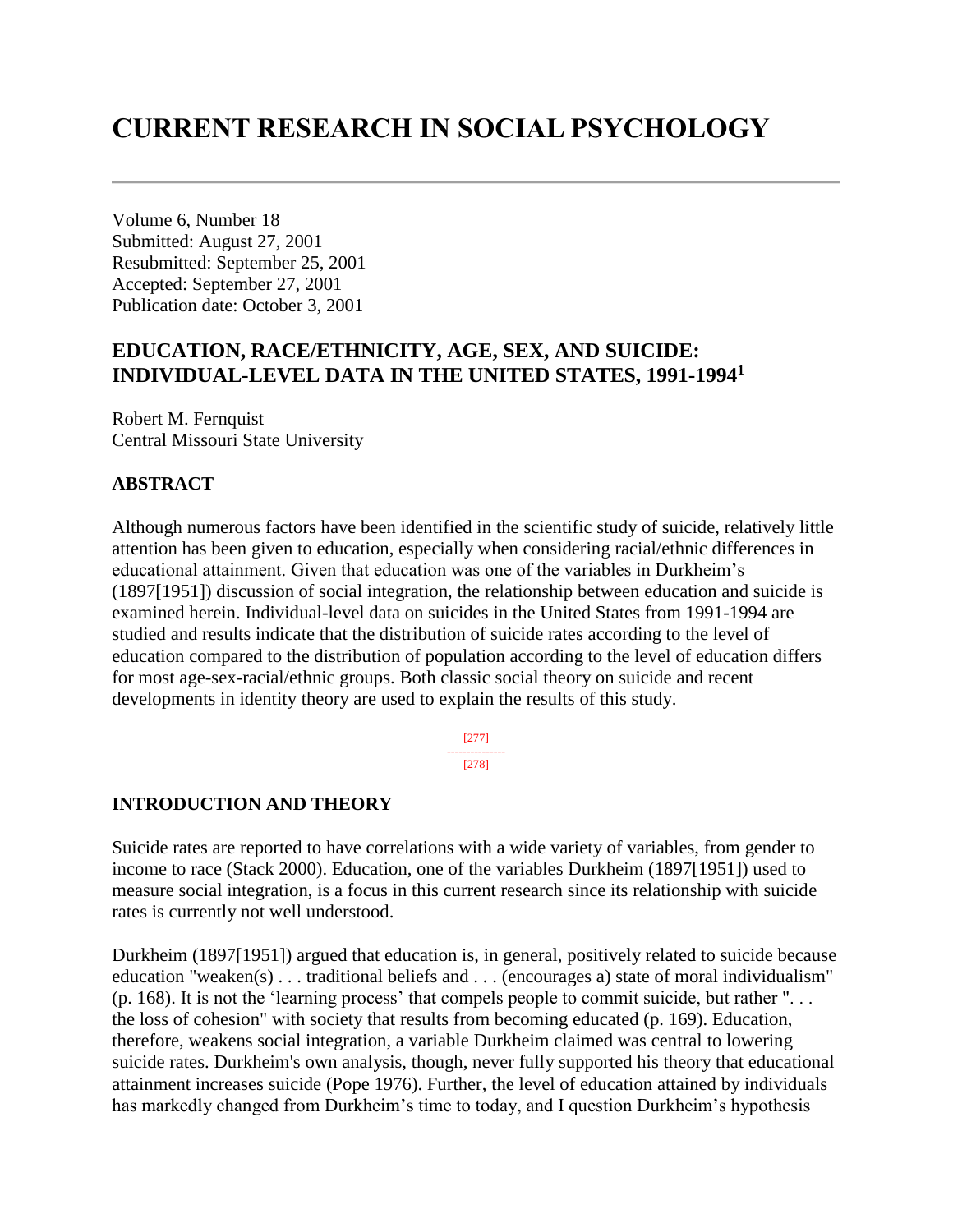that education weakens social integration now that more and more people are becoming educated. For example, in 1900 in the United States, there were 38.6 people per 100,000 population whose highest level of education was a Bachelor's degree, a Masters degree, or a Ph.D. The comparable rate for 1990 was 566.8 (US Bureau of the Census 2000; U.S. Department of Education 1998, table 244).

In Status Integration theory, Gibbs and Martin (1964) argue that as role conflict within status configurations decreases, suicide rates will be low since persons in the given status configuration(s) share common conditions and situations. In other words, if all (or most) salesmen are White, politically active, married males aged 25-54, suicide rates would be low for this configuration of statuses since all (or most) of these persons involved share similar characteristics and are well integrated with each other (and with society as a whole). Davis (1982) argues that status integration theory would predict that as African Americans have entered the middle and upper-classes, difficulty becoming truly accepted in mainstream American culture could result in "A corroding sense of internal alienation (which) ultimately may result in self-destruction" (p. 310). Davis (1980) further asserts that the egoism and anomie that result from not being accepted into mainstream society is of particular concern for young African American males who believe "that they are integrated totally in the desired stream of society (White middle class), although they are not" and who have difficulty "adjust(ing) properly to social change" (p. 227).



Using individual-level data on suicides in the United States from 1991-1994, I examine the relationship between suicide and educational attainment, controlling for sex, age, and race/ethnicity. I will use both Durkheim's theory of social integration and Gibbs and Martin's theory of status integration to interpret the results. I then extend these social theories of suicide by discussing how, for different groups, suicide represents a social-psychological response to frustration and depression.

# **LITERATURE REVIEW**

Research on education and suicide in the United States has produced inconsistent conclusions. Lester (1985) and Barnes (1975) find that increased education is associated with higher suicide in America, while Gove and Hughes (1980) write that, in 389 American cities, the percentage of the population with less than five years of education is not significantly related to suicide rates in their regression model. Kachur, Potter, James, and Powell (1995 p. 13) report that "Until late in life, higher levels of education are associated with lower suicide rates." Saucer (1993) finds no significant association between education and suicide rates.

Stack (2000, p. 164) argues that the impact of education on suicide ". . . varies according to race." He asserts that:

The main influence of education on suicide is tied to the extent that it benefits groups in their materialistic quest for better jobs and higher incomes. Groups such as women and minorities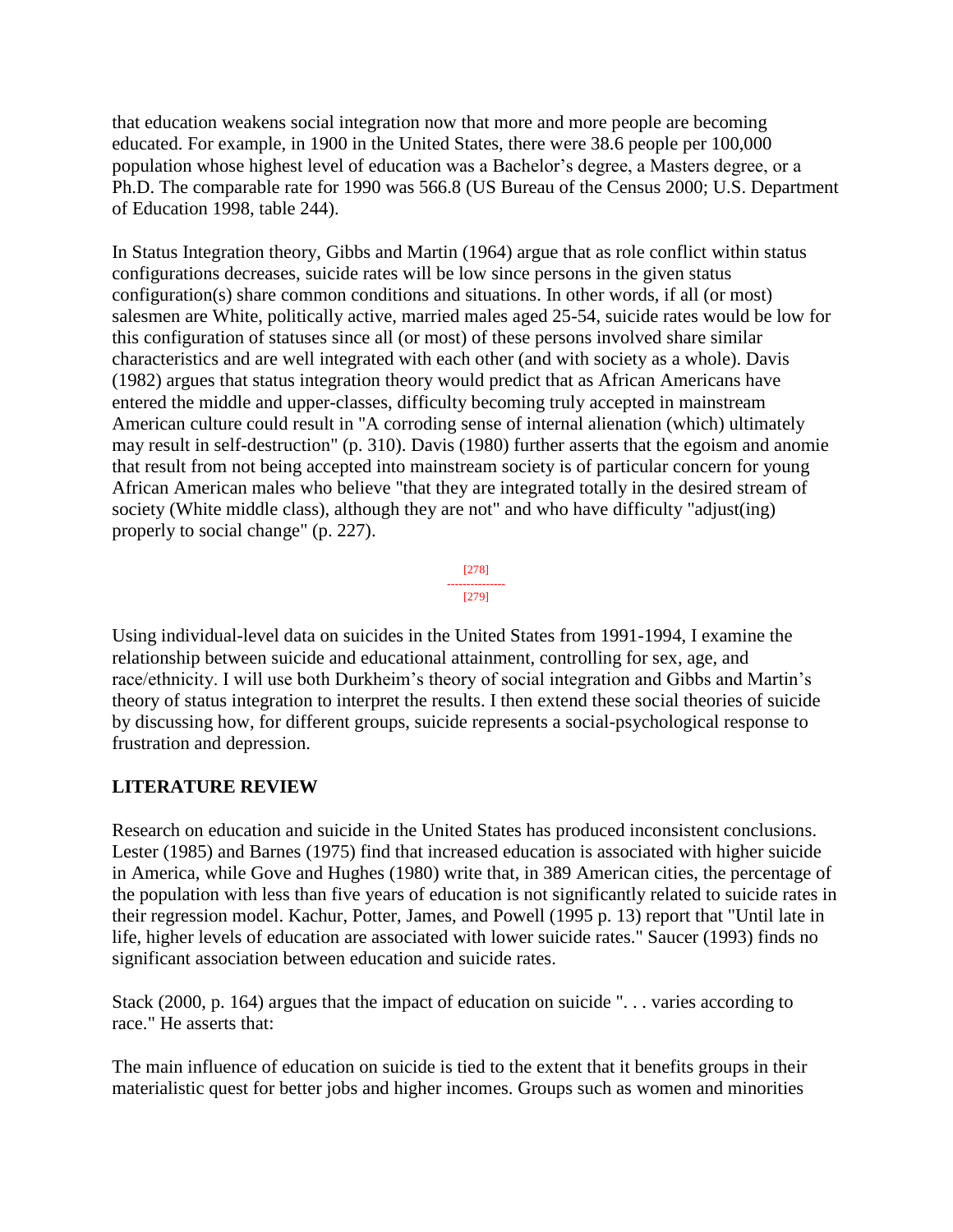who have not received the same payoff from education as Caucasian men, will illustrate a positive relationship between education and suicide. This will not be because of secularization, but instead the frustrations associated with discrimination (p. 164).

Stack (1998) further finds that educational attainment is positively related to suicide for African American males, while the two variables are inversely related for White males. Stack concludes that "While the means to success prevent suicide among Whites, the means to success seem to aggravate the risk of suicide among African Americans" since the *desire* for educational success has not been equaled by *actual* educational attainment of African Americans (1998 p. 300). No systematic work on other racial/ethnic groups, though, has been done in the sociological field of suicidology.

Because studies on education and suicide need to include racial/ethnic differences, I examine the educational distribution of suicide in the United States from 1991-1994 according to age, sex, and race/ethnicity. As educational attainment in America differs greatly by age, sex, and race/ethnicity (U.S. Bureau of the Census 1994, table 1), these demographic variables are important to consider in examining the relationship between educational attainment and suicide rates.

> [279] --------------- [280]

## **TOWARDS AN EDUCATIONAL DISTRIBUTION OF SUICIDE RATES**

Steffensmeier, Allan, Harer, and Streifel (1989) examine changes in the age distribution of criminals committing the same types of crimes over time. They use the index of dissimilarity, a commonly used statistic by demographers (Shryock and Siegel 1976), to compare age distributions of crime. I use the index of dissimilarity to compare (1) the distribution of suicide rates according to the level of educational attainment to (2) the distribution of the population according to the level of educational attainment for five different racial/ethnic groups. To compute the index of dissimilarity in the educational structure of suicide between the two distributions, the education-specific suicide rates are summed, and then the percent that each education-specific rate is of the total sum is computed. I then compare the percent that each rate is of its whole to the corresponding percentage of people in that educational category. In addition to the index of dissimilarity, I examine the chi-square distribution of suicide rates and population compositions for each demographic group to test the hypothesis that the distribution of suicide rates according to educational attainment is homogeneous to the distribution of the population according to educational attainment.

## **METHODS AND ANALYSIS**

Individual-level data on the number of suicides for American males and females aged 25-54 and 55 and over from 1991-1994 are from the U.S. Department of Health and Human Services (1997-1998). Suicide rates per 10,000 in each of five educational attainment categories (0-8, 9- 11, 12, 13-15, 16 and more) for 25-54 year-old and 55 year-old and older males and females were calculated separately for non-Hispanic Whites, African-Americans, Hispanics, Native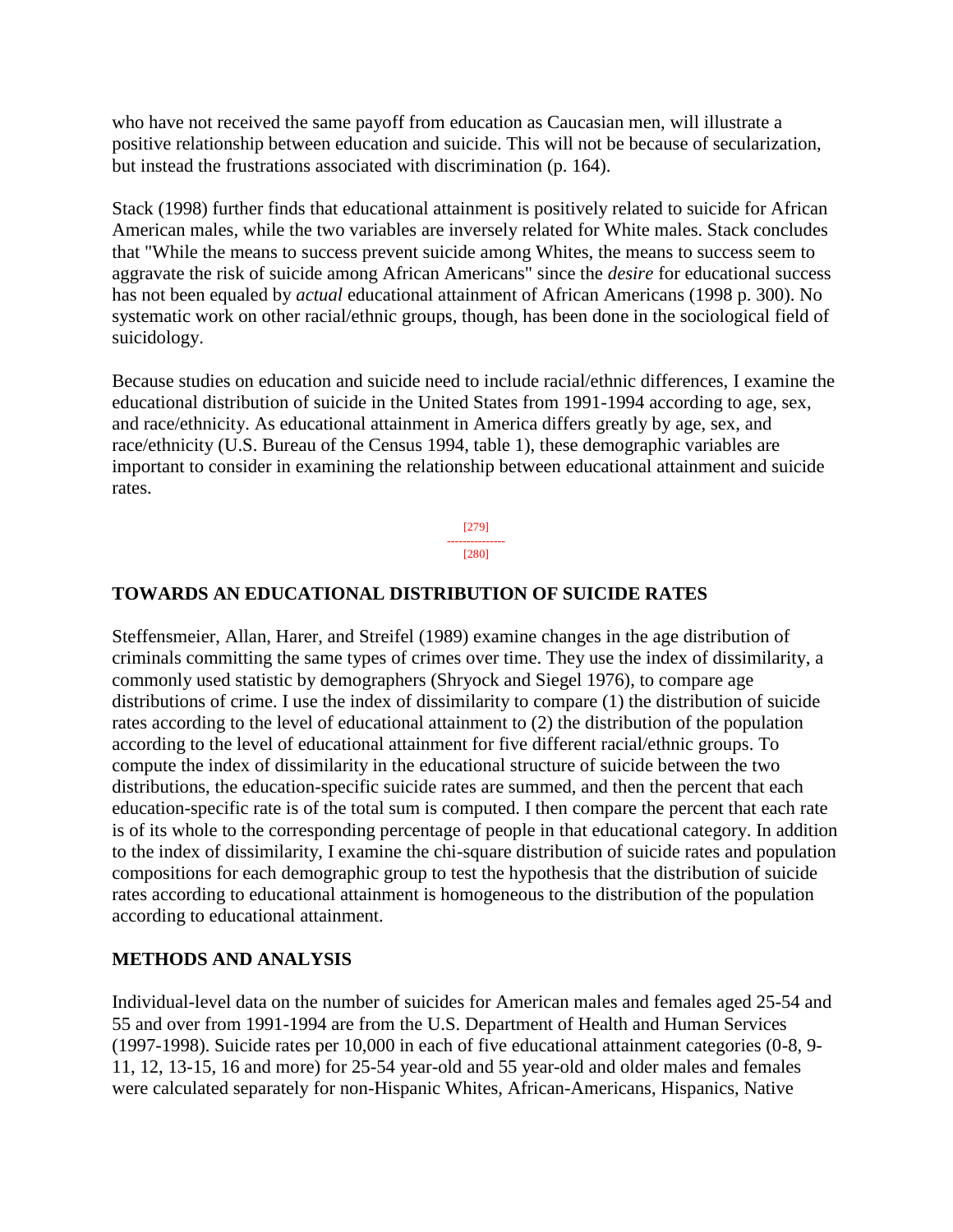Americans, and Asian Americans using age-sex-race/ethnic-education specific population figures from the 1990 Census (U.S. Bureau of the Census 1994, table 1). These rates, therefore, represent the total number of suicides over the four-year period divided by 1990 population figures.

Following the methodology of Steffensmeier et al. (1989) I calculate the percentage that both suicide rates and population size are of their respective totals. For example, there was a total population of African American females aged 25-54 of 6,581,000 and there were approximately 300,000 African American females aged 25-54 in the United States who had less than nine years of education. Therefore, 4.56% of all African-American females aged 25-54 had less than nine years of education (table 1 lists these percentages). The suicide rate for African American females aged 25-54 with less than nine years of education is 0.70, and this rate is 13.75% of the sum of all suicide rates for African-American females aged 25-54. Whereas Steffensmeier et al. calculate percentage age involvement (PAI) in their study of the age distribution of crime, I

> [280] --------------- [281]

calculate the percentage education involvement (PEI) for both population composition and suicide rates. I employ both the chi-square and index of dissimilarity tests of independence between the distribution of the suicide rate PEI's and population distribution PEI's. Because of the sensitivity of the chi-square statistic to cell frequencies, I multiplied each PEI in table 1 by 10 in the calculation of the chi-square statistic, so that the sum of all PEIs for a given racial/ethnic/sex group is 1000 instead of 100. Chi-square statistics are calculated for each agesex-race/ethnic group separately. The index of dissimilarity (D), also calculated for each age-sexrace/ethnic group separately, is calculated as  $D = \frac{1}{2}G |r_{si}-r_{pi}|$  where  $r_{si}$  refers to the PEI for suicide of persons in educational category i and  $r_{pi}$  refers to the PEI for the population of persons in education category i. Also following Steffensmeier's et al.'s methodology, if **both** the chi-square statistic is significant and the value of the index of dissimilarity is 15 or greater, then we can reject the hypothesis that the distribution of suicide rates according to educational attainment is homogeneous to the distribution of the population according to educational attainment.

## **RESULTS AND DISCUSSION**

Table 1 shows the population and suicide PEIs. Chi-square and D statistics are significant for all age-sex-race/ethnic groups excepting older White males and older Asian American males. With the exception of these two groups, then, we can conclude that the distribution of suicide rates according to educational attainment differs significantly from the distribution of the population according to educational attainment for the age-sex-race/ethnic groups in table 1. Results for each racial/ethnic group are discussed below. During the discussion of table 1, focus will be on the lower levels of educational attainment (e.g., less than a high school education) and the higher levels (at least some college education).

> [281] --------------- [282]

**Table 1. The Distribution of Suicide Rates and Population Size,1991-1994**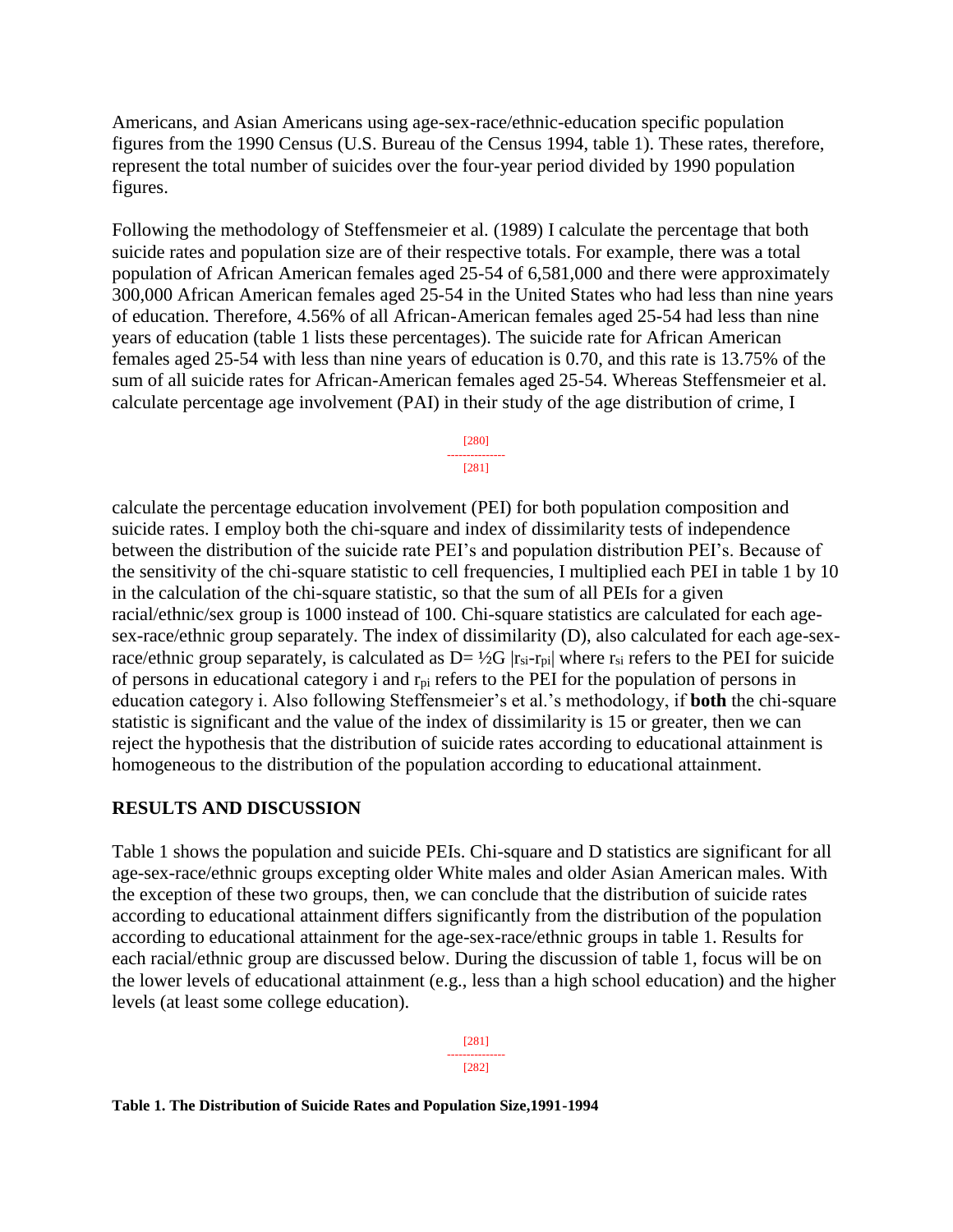| <b>Non-Hispanic Whites</b> |                    |                                     |                          |                          |                          |                       |                   |                       |  |  |  |
|----------------------------|--------------------|-------------------------------------|--------------------------|--------------------------|--------------------------|-----------------------|-------------------|-----------------------|--|--|--|
|                            | <b>Males 25-54</b> |                                     | Females 25-54            |                          | Males $55+$              |                       | Females 55+       |                       |  |  |  |
| <b>Education</b>           | Population<br>PEI  | <b>Suicide</b><br>PEI               | Population<br><b>PEI</b> | <b>Suicide</b><br>PEI    | Population<br>PEI        | <b>Suicide</b><br>PEI | Population<br>PEI | <b>Suicide</b><br>PEI |  |  |  |
| $0-8$                      | 3.14               | 20.13                               | 2.34                     | 22.10                    | 18.29                    | 23.34                 | 17.35             | 12.36                 |  |  |  |
| $9-11$                     | 7.04               | 33.31                               | 6.90                     | 26.94                    | 14.25                    | 19.01                 | 15.55             | 14.32                 |  |  |  |
| 12                         | 31.65              | 25.49                               | 35.37                    | 21.49                    | 31.47                    | 25.14                 | 39.84             | 22.86                 |  |  |  |
| $13 - 15$                  | 29.20              | 11.27                               | 31.24                    | 14.16                    | 17.60                    | 14.11                 | 16.97             | 20.78                 |  |  |  |
| $16+$                      | 28.98              | 9.80                                | 24.14                    | 15.30                    | 18.39                    | 18.40                 | 10.30             | 29.68                 |  |  |  |
| <b>Total</b>               | 100.00             | 100.00                              | 100.00                   | 100.00                   | 100.00                   | 100.00                | 100.00            | 100.00                |  |  |  |
| $X^2$ (df=4)               | 476.10             |                                     | 396.29                   |                          | 23.84                    |                       | 152.70            |                       |  |  |  |
| $\mathbf D$                | 43.26              |                                     | 39.80                    |                          |                          | 9.82                  |                   | 23.20                 |  |  |  |
|                            |                    |                                     |                          | <b>African Americans</b> |                          |                       |                   |                       |  |  |  |
|                            | <b>Males 25-54</b> |                                     | Females 25-54            |                          | Males $55+$              |                       | Females 55+       |                       |  |  |  |
| <b>Education</b>           | Population<br>PEI  | <b>Suicide</b><br>PEI               | Population<br><b>PEI</b> | <b>Suicide</b><br>PEI    | Population<br>PEI        | <b>Suicide</b><br>PEI | Population<br>PEI | <b>Suicide</b><br>PEI |  |  |  |
| $0-8$                      | 6.33               | 13.39                               | 4.56                     | 13.75                    | 39.96                    | 15.62                 | 34.40             | 12.98                 |  |  |  |
| $9-11$                     | 15.28              | 27.94                               | 14.09                    | 21.83                    | 19.98                    | 17.47                 | 22.97             | 10.53                 |  |  |  |
| 12                         | 38.96              | 29.41                               | 37.26                    | 25.56                    | 23.34                    | 29.69                 | 26.04             | 22.86                 |  |  |  |
| $13 - 15$                  | 27.02              | 15.44                               | 30.41                    | 15.52                    | 10.35                    | 13.29                 | 9.79              | 18.06                 |  |  |  |
| $16+$                      | 12.41              | 13.81                               | 13.69                    | 23.33                    | 6.38                     | 23.94                 | 6.80              | 35.57                 |  |  |  |
| <b>Total</b>               | 100.00             | 100.00                              | 100.00                   | 100.00                   | 100.00                   | 100.00                | 100.00            | 100.00                |  |  |  |
| $X^2$ (df=4)               | 108.04             |                                     | 158.06                   |                          | 221.17                   |                       | 365.16            |                       |  |  |  |
| $\mathbf D$                | 21.12              |                                     | 26.59                    |                          | 26.85                    |                       | 37.05             |                       |  |  |  |
| <b>Hispanics</b>           |                    |                                     |                          |                          |                          |                       |                   |                       |  |  |  |
|                            |                    | <b>Males 25-54</b><br>Females 25-54 |                          | Males $55+$              |                          | Females 55+           |                   |                       |  |  |  |
| <b>Education</b>           | Popluation<br>PEI  | <b>Suicide</b><br>PEI               | Popluation<br>PEI        | <b>Suicide</b><br>PEI    | <b>Popluation</b><br>PEI | <b>Suicide</b><br>PEI | Popluation<br>PEI | <b>Suicide</b><br>PEI |  |  |  |
| $0-8$                      | 26.42              | 16.54                               | 24.72                    | 12.16                    | 48.99                    | 16.44                 | 52.92             | 10.09                 |  |  |  |
| $9-11$                     | 14.03              | 30.30                               | 13.88                    | 20.51                    | 12.75                    | 12.63                 | 12.89             | 10.56                 |  |  |  |
| 12                         | 27.95              | 28.27                               | 29.83                    | 25.33                    | 20.04                    | 27.31                 | 21.86             | 23.96                 |  |  |  |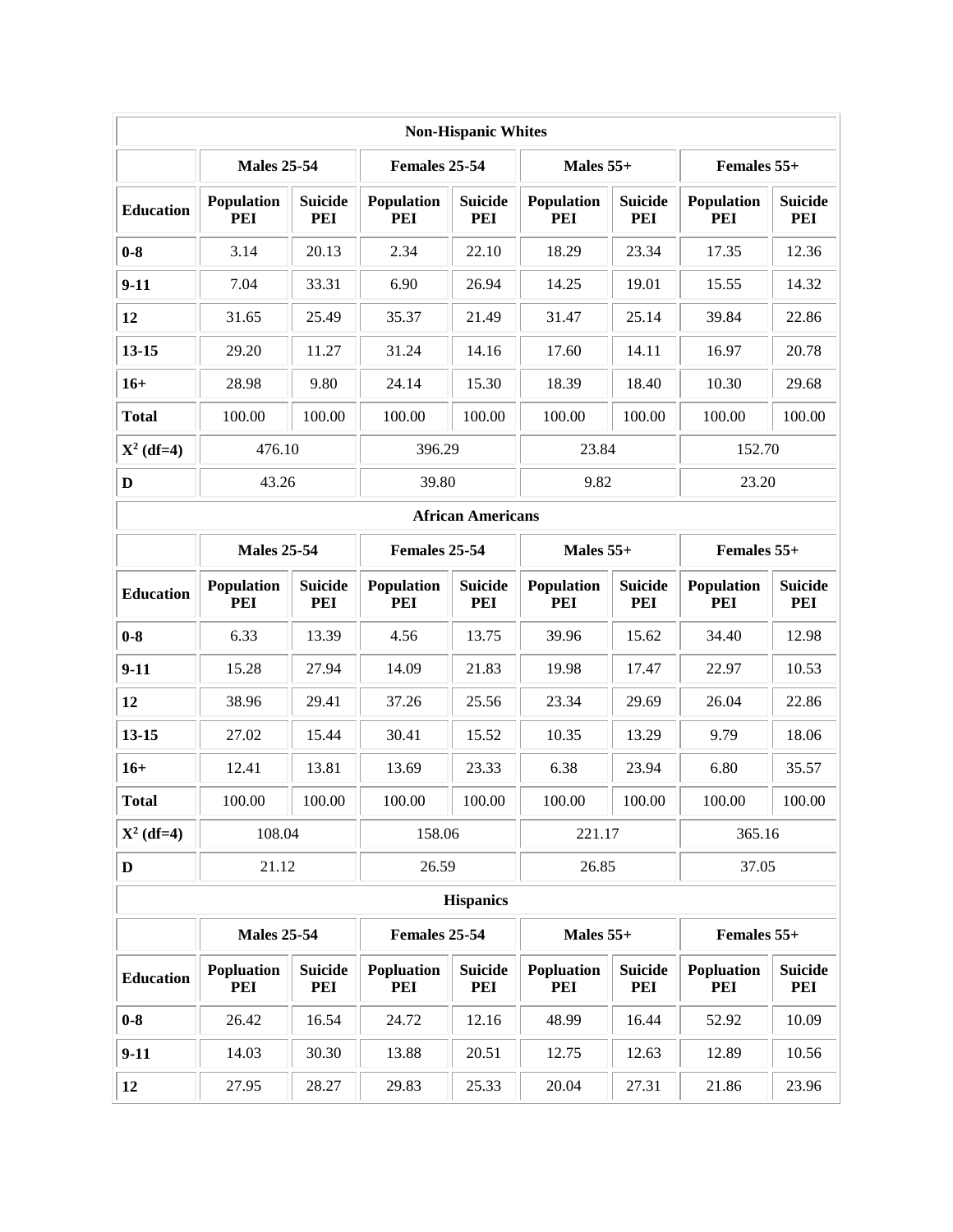| $13 - 15$               | 21.06                               | 12.29                                              | 22.16                    | 15.53                  | 10.63             | 15.64                 | 7.85                     | 13.35                 |  |  |  |
|-------------------------|-------------------------------------|----------------------------------------------------|--------------------------|------------------------|-------------------|-----------------------|--------------------------|-----------------------|--|--|--|
| $16+$                   | 10.54                               | 12.61                                              | 9.41                     | 26.47                  | 7.59              | 17.97                 | 4.48                     | 42.04                 |  |  |  |
| <b>Total</b>            | 100.00                              | 100.00                                             | 100.00                   | 100.00                 | 100.00            | 100.00                | 100.00                   | 100.00                |  |  |  |
| $X^2$ (df=4)            | 107.39                              |                                                    | 152.01                   |                        | 299.33            |                       | 611.87                   |                       |  |  |  |
| $\mathbf D$             | 18.65                               |                                                    | 23.69                    |                        | 32.66             |                       | 45.16                    |                       |  |  |  |
| <b>Native Americans</b> |                                     |                                                    |                          |                        |                   |                       |                          |                       |  |  |  |
|                         |                                     | Females 25-54<br><b>Males 25-54</b><br>Males $55+$ |                          |                        | Females 55+       |                       |                          |                       |  |  |  |
| <b>Education</b>        | Popluation<br>PEI                   | <b>Suicide</b><br>PEI                              | Popluation<br>PEI        | <b>Suicide</b><br>PEI  | Popluation<br>PEI | <b>Suicide</b><br>PEI | Popluation<br>PEI        | <b>Suicide</b><br>PEI |  |  |  |
| $0-8$                   | 8.40                                | 18.69                                              | 7.45                     | 12.57                  | 34.98             | 19.51                 | 34.87                    | 10.23                 |  |  |  |
| $9-11$                  | 14.59                               | 36.97                                              | 16.07                    | 37.89                  | 19.73             | 15.96                 | 18.55                    | 19.23                 |  |  |  |
| 12                      | 37.33                               | 28.19                                              | 35.64                    | 23.66                  | 20.63             | 35.62                 | 25.22                    | 28.28                 |  |  |  |
| $13 - 15$               | 29.67                               | 9.88                                               | 31.45                    | 13.41                  | 16.14             | 22.76                 | 15.58                    | 11.45                 |  |  |  |
| $16+$                   | 10.01                               | 6.27                                               | 9.39                     | 12.48                  | 8.52              | 6.16                  | 5.79                     | 30.82                 |  |  |  |
| <b>Total</b>            | 100.00                              | 100.00                                             | 100.00                   | 100.00                 | 100.00            | 100.00                | 100.00                   | 100.00                |  |  |  |
| $X^2$ (df=4)            | 256.49                              |                                                    | 202.39                   |                        | 102.92            |                       | 313.97                   |                       |  |  |  |
| $\mathbf D$             | 32.66                               |                                                    | 30.02                    |                        | 21.60             |                       | 28.77                    |                       |  |  |  |
|                         |                                     |                                                    |                          | <b>Asian Americans</b> |                   |                       |                          |                       |  |  |  |
|                         | <b>Males 25-54</b><br>Females 25-54 |                                                    | Males $55+$              |                        | Females 55+       |                       |                          |                       |  |  |  |
| <b>Education</b>        | Population<br>PEI                   | <b>Suicide</b><br>PEI                              | Population<br><b>PEI</b> | <b>Suicide</b><br>PEI  | Population<br>PEI | <b>Suicide</b><br>PEI | <b>Population</b><br>PEI | <b>Suicide</b><br>PEI |  |  |  |
| $0-8$                   | 6.38                                | 15.96                                              | 10.22                    | 14.01                  | 32.52             | 24.44                 | 34.97                    | 27.19                 |  |  |  |
| $9-11$                  | 3.87                                | 29.95                                              | 4.97                     | 25.05                  | 8.42              | 16.35                 | 8.48                     | 13.13                 |  |  |  |
| 12                      | 18.91                               | 31.73                                              | 23.21                    | 29.77                  | 26.24             | 29.00                 | 30.45                    | 18.21                 |  |  |  |
| $13 - 15$               | 25.05                               | 12.85                                              | 24.28                    | 12.82                  | 15.59             | 9.86                  | 13.36                    | 15.41                 |  |  |  |
| $16+$                   | 45.80                               | 9.51                                               | 37.32                    | 18.35                  | 26.24             | 20.36                 | 12.77                    | 26.06                 |  |  |  |
| <b>Total</b>            | 100.00                              | 100.00                                             | 100.00                   | 100.00                 | 100.00            | 100.00                | 100.00                   | 100.00                |  |  |  |
| $X^2$ (df=4)            | 551.95                              |                                                    | 248.54                   |                        | 47.29             |                       | 97.63                    |                       |  |  |  |
| $\mathbf{D}$            | 48.48                               |                                                    | 30.44                    |                        | 11.61             |                       | 20.03                    |                       |  |  |  |

Note. All X<sup>2</sup> statistics at the .001 level; only those D statistics 15.0 or greater are significant.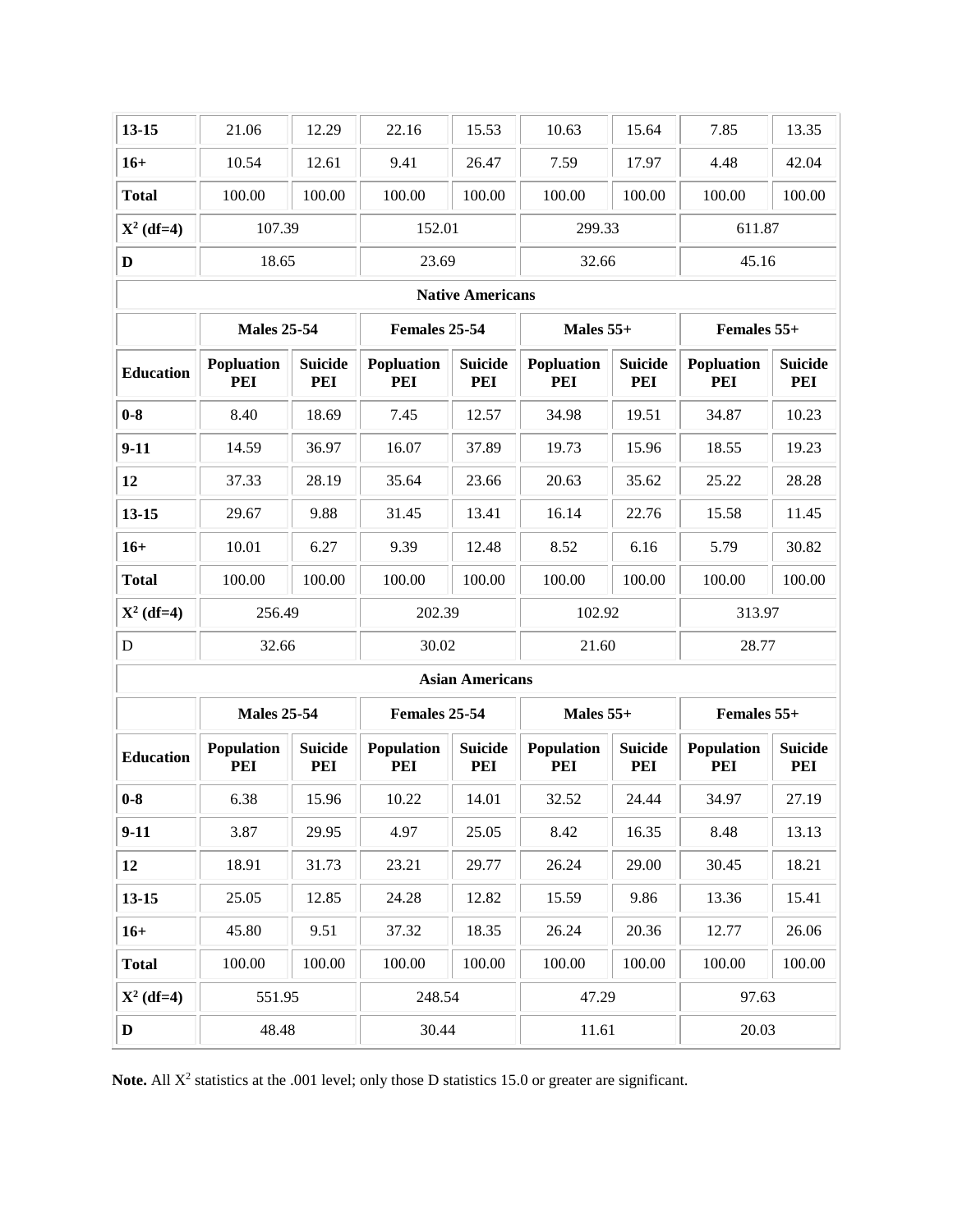[283]

#### **Whites**

For both males and females aged 25-54, a much larger percentage of suicides occur for persons with less than 12 years of education than would be expected given population percentages of persons with less than 12 years of education. Conversely, smaller PEI's for suicide occur for 25- 54 years olds at higher levels of education. This corroborates Stack's (1998) findings that education is inversely related to suicide for White males, although our results are for younger (25-54) White males and females. For older females, the most noticeable difference in table 1 is a larger PEI for suicide relative to the population PEI for those females with a college education. Social integration could be low for this group of women due to the difficulty of older qualified women in the labor force climbing the 'corporate occupational ladder', or as Stack (2000) says, not receiving their expected payoff from a high level of education.

#### **African Americans**

As with their White counterparts, African American males and females aged 25-54 have a higher than expected suicide PEI at lower levels of education, given their population PEI's. My research supports Davis' (1982) assertions that as younger African American's aspirations to increase their economic position in society have fallen well short of reality, they experience egoism. Interestingly, we can make the same conclusions about younger Whites at lower levels of education. For older African Americans at the lower end of the educational attainment spectrum, we see low suicide PEIs relative to population PEIs. Perhaps older African Americans never expected much chance to obtain an education in America. Even though four in 10 older African American males and more than one in three older African American females have less than nine years of education, suicide PEI's in this educational category are quite low. I suggest that for older African Americans, as Nisbet (1996 p. 327) argues is the case for African American females in general, "When upward social mobility remains low, dependency on and availability of support resources from support systems (such as kinship networks) remain more stable." It is for younger African American females and older African Americans at high levels of education where we see results similar to Stack's (1998) conclusions about African American suicide and education--an increased likelihood of suicide at higher levels of education. As with older White females, younger African American females and older African Americans who have high levels of education are perhaps frustrated with discrimination in the labor force and are not getting the desired payoffs from education (Stack 2000).

> [283] --------------- [284]

## **Hispanics**

Regardless of age of sex, Hispanics consistently have much lower suicide PEIs relative to population PEIs for persons with 0-8 years of education–although this is more true for older Hispanics. Nisbet's (1996 p. 327) concept of receiving ". . . support resources from support systems" appears to be operative for Hispanics with little education, too. The reverse is the case for persons with 16 or more years of college, especially for younger females and older Hispanics--higher suicide PEIs relative to population PEIs. Here again we can turn to Stack's (2000) arguments that education is not paying off for these Hispanic groups.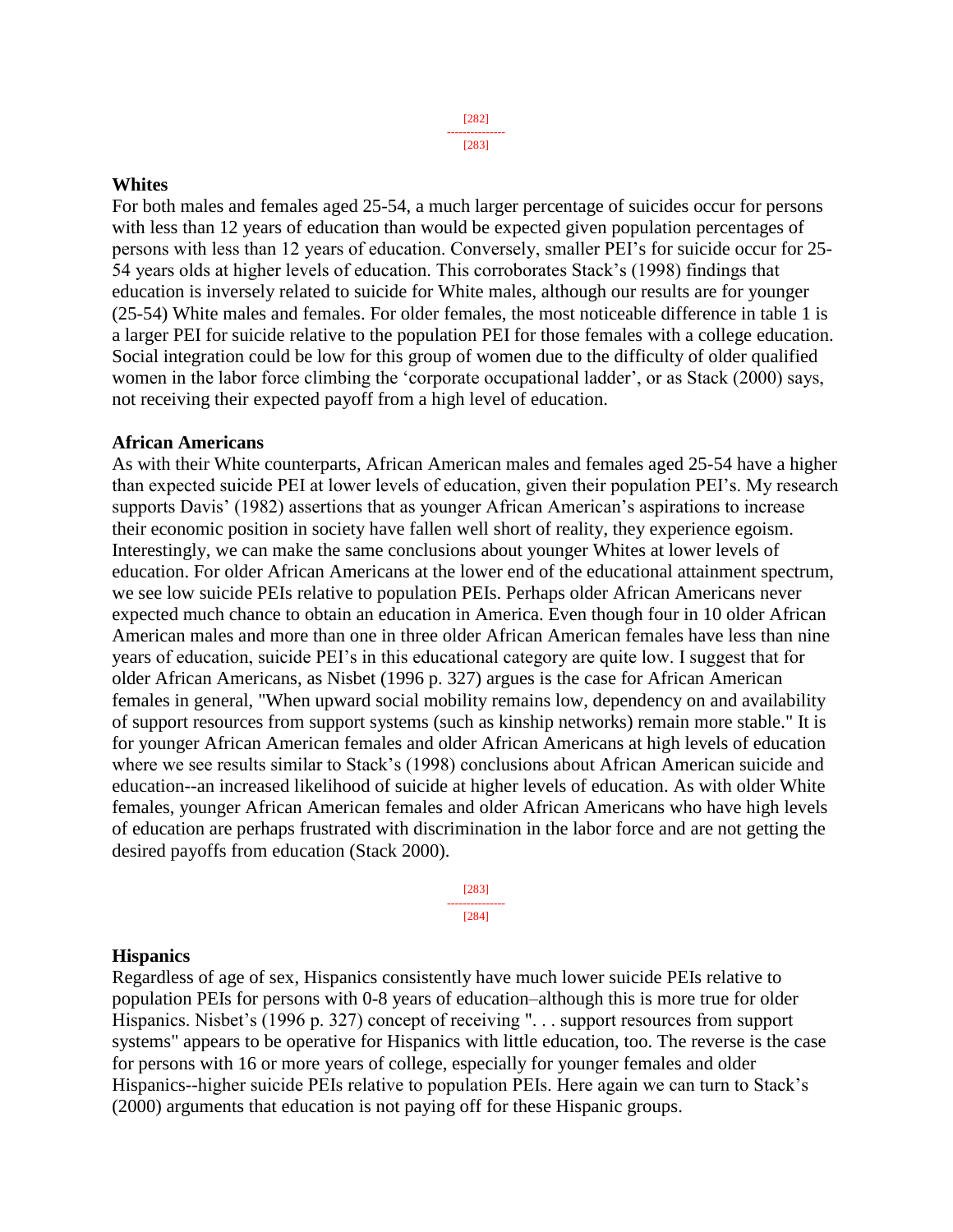#### **Native Americans**

Younger Native Americans and older Native Americans tend to have opposite trends regarding suicide and population PEIs for less educated persons. For younger males and females, suicide PEIs are higher than population PEIs for those with less than 12 years of education. Perhaps we are seeing a group of people who hopes to increase in social status, but are unable to with such little education. For older persons with 0-8 years of education, suicide PEIs tend to be lower than population PEIs. These results also support Nisbet's (1996) arguments about strength of support systems. For males with 16 or more years of education, PEIs are slightly lower than population PEIs; for women in the same educational category, though, suicide PEIs are higher than respective population PEIs–especially for older women. As with older White, African American, and Hispanic (but especially for the minority) females, suicide PEIs are much higher for older, highly educated women than for any other age-sex-race/ethnicity group. Perhaps the social networks that Nisbett (1996) and Davis (1982) assert help other groups effectively deal with troubles and disappointment are absent for older, highly educated Native American females (and for older, highly educated women in general) who are not able to live near kinship networks due to work responsibilities.

#### **Asian Americans**

Of all the racial/ethnic groups in table 1, it is Asian Americans who seem to place the most importance on education as a key to success in life (Marger 2000; Taylor 1998). One conclusion than can be drawn from the strong cultural norm of education is that those who fail to attain a high level of education would feel like they have failed in life. We see evidence of this in table 1, where there are higher suicide PEIs relative to population PEIs for younger persons with less than a high school education and lower suicide PEIs for younger persons with college experience, although these trends are more pronounced for males. The distribution of suicide and population PEIs for older Asian American males are not significantly different, as shown by the D-value of 11.61. Thus, as with older White males, there is no significant difference between the distribution of suicide rates in relation to the distribution of population according to educational attainment. For older Asian American females, we see that the suicide PEI is higher than the population PEI for those with a college degree. Given that Asian American culture is quite patriarchal (Iga 1986), older women with a high level of education would likely have low social integration with Japanese culture since it is not expected that these women obtain a high level of education.

> [284] --------------- [285]

#### **CONCLUSION**

Durkheim argues that there is an inverse association between social integration and suicide rates (excepting, of course, cases of altruism). Durkheim reports that education, one of the variables he used to measure social integration, was positively related to suicide rates since education, in general, lessens the amount of integration people have with society. Of the 20 different age-sexrace/ethnic groups examined in table 1, we see that suicide PEIs at the highest level of education are at least five percentage points higher than respective population PEIs in nine of the 20 groups (five percent being an arbitrary designation of difference between the two PEIs). Further, eight of these nine groups are racial minorities, all nine are among non-White males, and all older women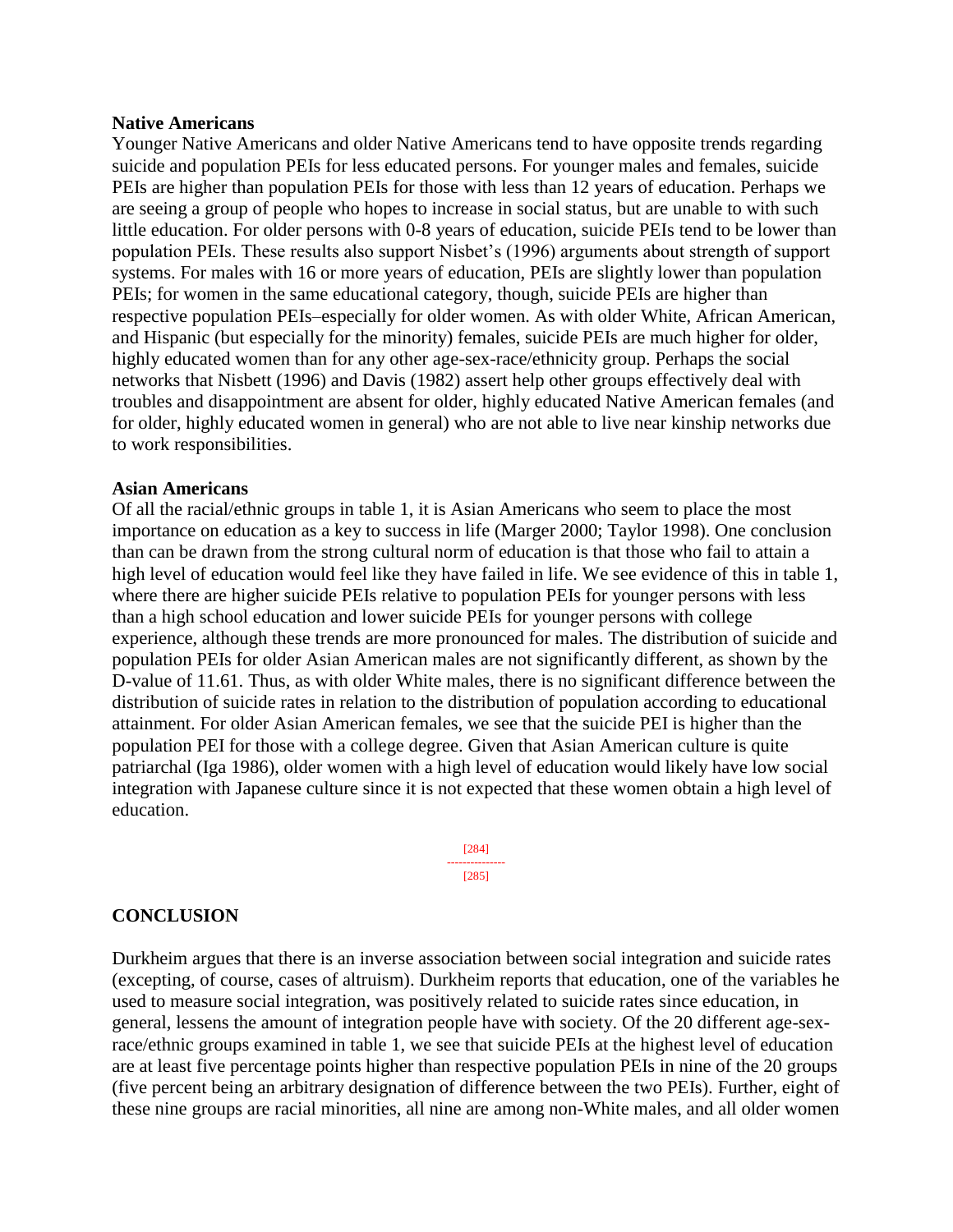are represented in this group. Therefore, if we are to apply Durkheim's theory of social integration to the association between educational attainment and suicide, and given that high levels of educational attainment are much more common today than in Durkheim's time (US Bureau of the Census 2000; U.S. Department of Education 1998), we need to specify that increased education is associated with a higher risk of suicide largely for older females and to a lesser degree younger females. Why? Here we can turn to Stack (2000) to complement Durkheim's theory by arguing that those people who feel that their educational attainment is not paying off as it should (whether it be in the form of lower than expected income, fewer promotions than expected, the type of job obtained, etc.) will experience weakened social integration due to the despair and frustrations that result from these feelings.

On the other end of the educational spectrum are persons who have little educational attainment and have high suicide PEIs. As with those persons who have a high level of education and high suicide PEIs, these are people who are experiencing low levels of social integration. Of the 19 groups in table 1 with less than a high school education who have suicide PEIs at least five percentage points higher than their respective population PEIs, 17 occur among younger persons. If individual's aspirations to increase their economic position in society, then, have fallen well short of reality, they experience egoism, as Davis (1982) asserts. A lack of educational attainment, then, appears to weaken social integration for those persons who expected to obtain a high level of education, but failed to do so.

For younger White and Asian persons who, presumably, expected to attain a high level of education and have actually done so, we see low suicide PEIs relative to their population PEIs. This would suggest that education can actually increase social integration **if** expectations are met regarding educational attainment. The same can be said of older Hispanics, older African Americans, and older Native Americans where cultural expectations do not stress the importance of education, but rather stress the importance of family and close relationships (Taylor 1998). Even though a very large percentage of older Hispanics, older African Americans, and older Native Americans have less than nine years of education, suicide PEIs are low since social integration among these groups are high–-high because they are meeting expectations placed on them by their culture.

> [285] --------------- [286]

Overall we see, therefore, that Durkheim's theory of education needs to be reformulated to reflect differences among groups according to race/ethnicity, age, and sex. We can not simply state that education and suicide are positively (or negatively) related. Rather, we must specify which demographic group we are studying and what the cultural expectations regarding educational attainment among the group are before assessing the association between education and suicide.

Turning to status integration theory, the theory would predict that as more and more persons come to share characteristics, integration among this 'status group' would increase and suicide rates would be low. In looking at table 1, and using population PEIs of 33% or more as an arbitrary designation of people who share significant characteristics (e.g., age, race, sex, and educational attainment in this case), we see 16 different sub-groups of people who, in their age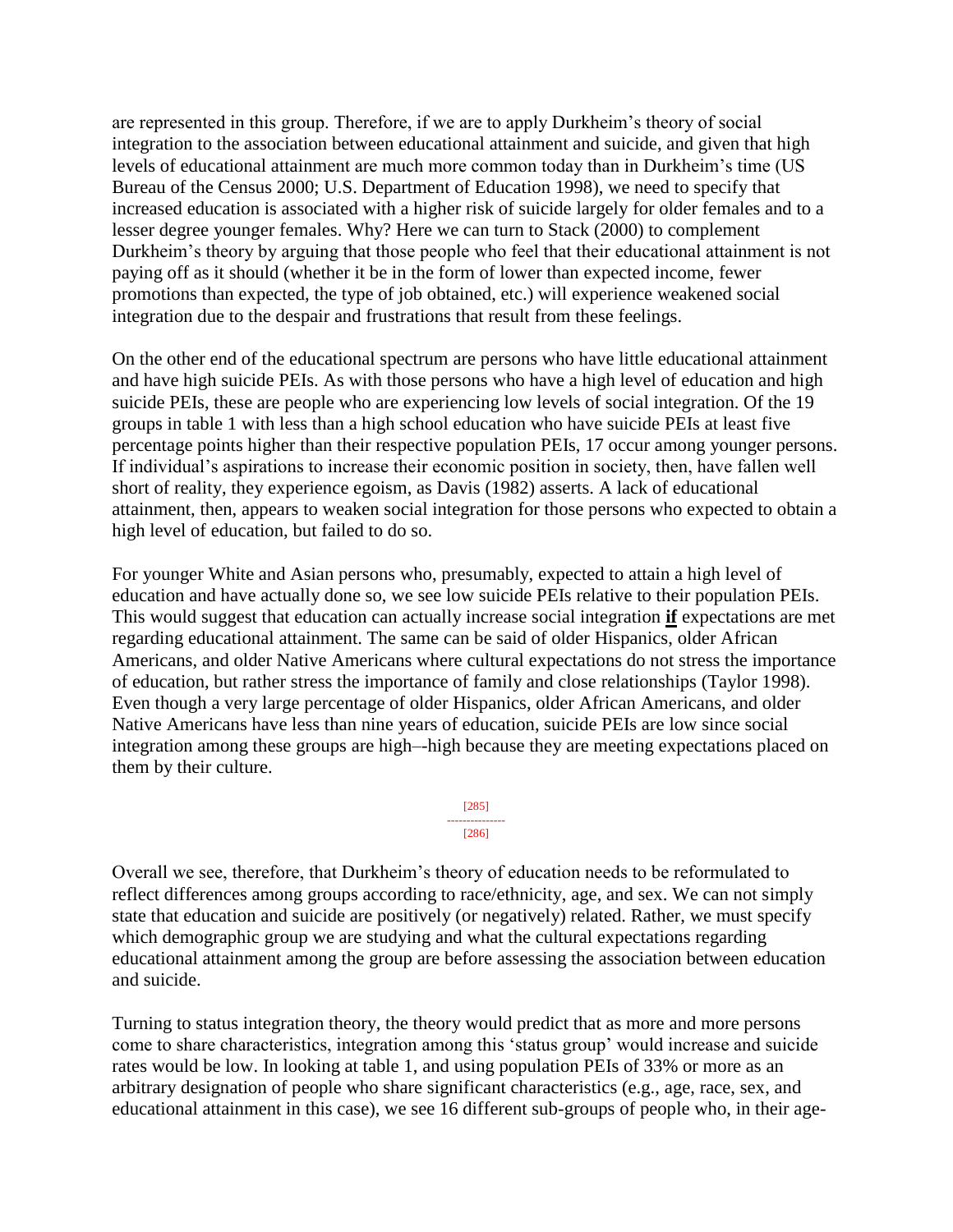sex-racial classification, have the same level of educational attainment (e.g., the population PEI for White females aged 25-54 with a high school education is 35.37%, for African American males aged 55 and over with less than nine years of education the population PEI is 39.96%, etc.). In all 16 of these sub-groups, suicide PEIs are lower than their respective population PEIs. Further, for the most extreme cases where about one-half of the population is in the same status configuration (e.g., older Hispanics with 0-8 years of education and younger Asian males with 16+ years of education), suicide PEIs are about three to five times *lower* than population PEIs. Clearly, then, status integration theory receives support from the present study. We can tentatively conclude that when studying the association between education and suicide, status integration theory explains the distribution of suicide among various age-sex-racial groups better than Durkheim's theory of social integration. Future research on education and suicide should consider the impact that race, sex, and age have on the association between education and suicide as well as the usefulness of status integration theory. Future research could also include other relevant statuses such as marital status and occupation (a central status for the original work of Gibbs and Martin).

Although Durkheim's and Gibbs and Martin's social theories of suicide help explain why suicide occurs, they do not fully explain social-psychological processes related to suicide. Therefore, I turn to the work of Thoits to examine how, for each of the different racial/ethnic groups herein, suicide represents a social-psychological response to frustration and depression. To begin with, Thoits (1995) explains that social integration (which is perhaps *the* classic way to study suicide from a social perspective) is related to better mental and physical health for individuals. In her examination of identity theory and stress research, Thoits (1991) argues that strains and stresses people experience in highly salient areas of their lives will be more detrimental to them than strains and stressors they experience in less important aspects of their lives. For example, Thoits (p. 107) writes that ". . . women may view and value themselves more often in terms of primary relationships . . . because of differential gender association, whereas men may view and value themselves predominantly in terms of their occupational or

> [286] --------------- [287]

achievement-related activities." As a result of these values, work-related stressors will negatively impact males more than females (in general), while problems in primary relationships (e.g., spouse ,friend, etc.) will be more problematic for females. "In other words, *identity-relevant experiences* may be more powerful predictors of psychological distress (and well-being) than identity-irrelevant experiences . . ." (p. 106). Related to my research on suicide, I argue that the reason some groups of persons have low levels of education and low levels of suicide (e.g., older Hispanic, Native-American, and African-American males and females) while other groups of persons have low educational attainment and high levels of suicide (e.g. younger Asian males, younger white males and females, and younger African-American males and females) rests on the idea that education is an identity-relevant domain for some demographic groups while it is identity-irrelevant for other demographic groups. Because, for example, education is more central to the lives of younger Asian males, younger white males and females (Marger 2000), and younger African-American males and females (Davis 1980), failing to achieve a high level of education for these persons is psychologically damaging, frustrating, and depressing (the data in table 1 suggest this is also the case for younger Native-Americans). For older Hispanics,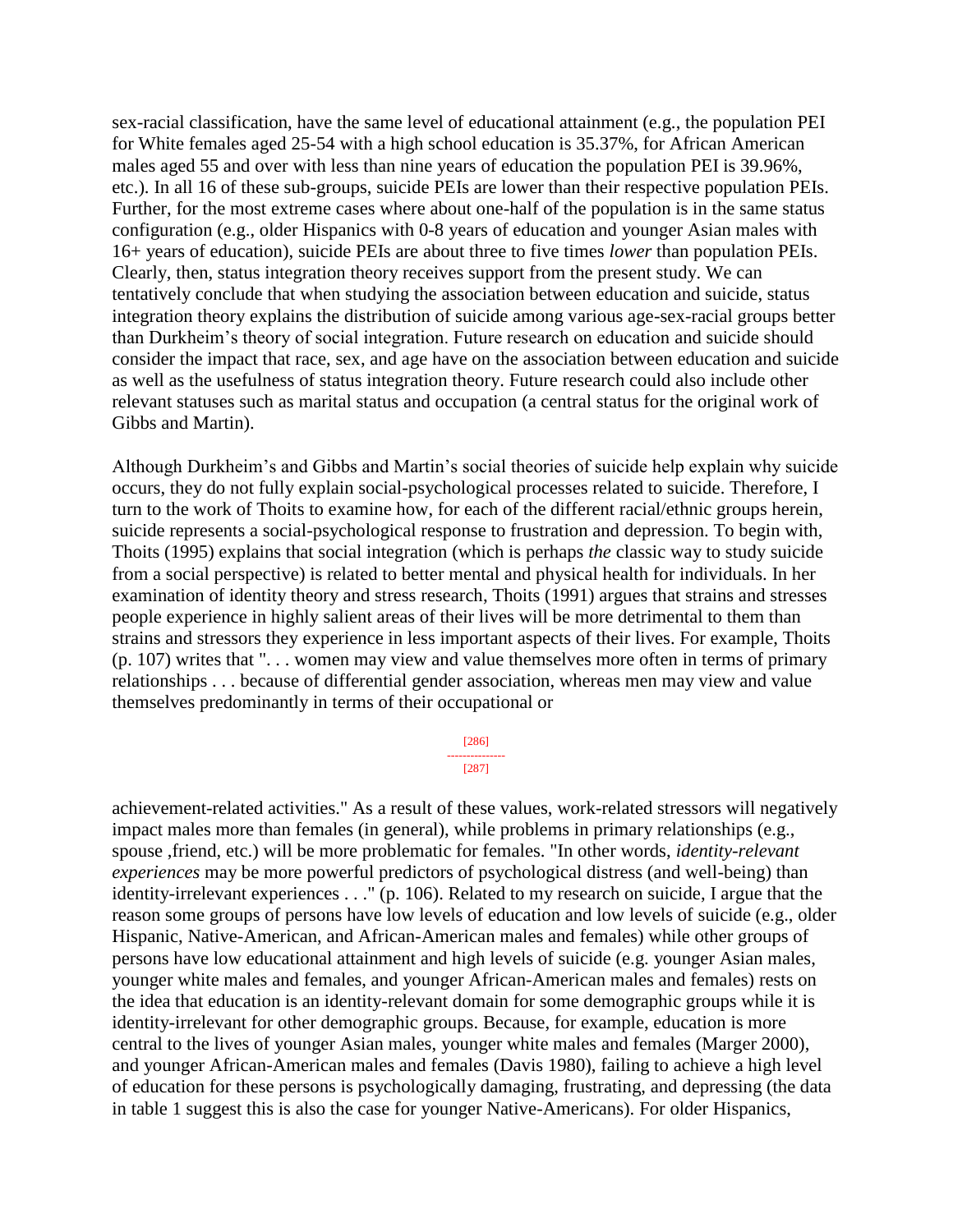Native-Americans, and African-Americans, though, not achieving at high level of education is not as psychologically damaging because education is more of an identity-irrelevant domain for these persons. My use of Thoits' work on identity theory is in agreement with work done by Gove (1973 p. 61; see also Gove and Tudor, 1973) in which he says that " $\dots$  variations in  $\dots$ mortality rates are particularly large where one's psychological state . . . appears to play a direct role in death, as with suicide." Thoits' work on identity theory, therefore, should become more central to the social study of suicide since individuals do vary to the extent that they value some areas of life over others.

In addition to specifying relevant demographic and social variables (i.e., age, gender, race/ethnicity, social class, etc.) when studying suicide from a social or social-psychological perspective, case studies of persons who have attempted (but not completed) suicide and psychological autopsies (interviews with family and friends of the deceased) are useful methodologies to help researchers better understand the social-psychological processes which can explain different patterns of suicide (and suicidal behavior) of different groups of people.

## **NOTES**

**1.** Thanks are expressed to Phillips Cutright for insights to the sociological study of suicide. Thanks also go to Lisa Troyer and anonymous reviewers of CRISP for their helpful suggestions.

> [287] --------------- [288]

#### **REFERENCES**

Barnes, C. (1975). "The partial effect of income on suicide is always negative." *American Journal of Sociology*, 86:1,454-1,460.

Davis, R. (1982). "Black suicide and social support systems: An overview and some implications for mental health practitioners." *Phylon*, 307-314.

Davis, R. (1980) Suicide among young blacks: Trends and perspectives. *Phylon*, 41:223-229.

Durkheim, E. (1897[1951]). *Suicide*. New York: Free Press.

Gibbs, J. P. and W. T. Martin (1964) *Status Integration and Suicide*. Eugene, OR: University of Oregon Books.

Gove, W. R. (1973). "Sex, marital status, and mortality." *American Journal of Sociology*, 79:45- 67.

Gove, W. R. and J. F. Tudor (1973). "Adult sex roles and mental illness." *American Journal of Sociology*, 78:813-835.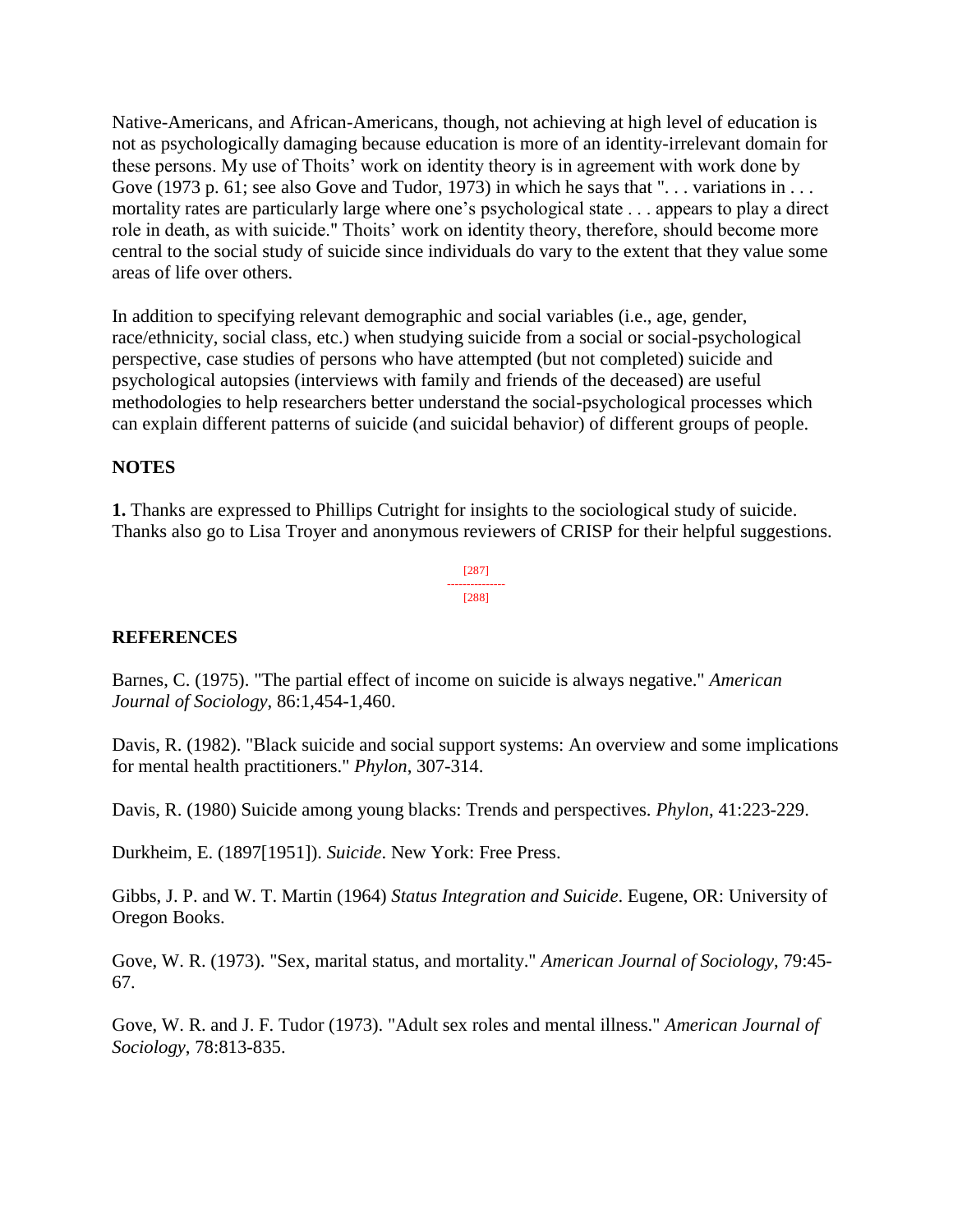Gove, W. R. and M. Hughes (1980). "Reexamining the ecological fallacy: A study in which aggregate data are critical in investigating the pathological effects of living alone." *Social Forces*, 58:1,157-1,177.

Iga, M. (1986). *The Thorn in the Chrysanthemum: Suicide and Economic Success in Modern Japan*. Berkeley: University of California Press.

Kachur, S. P., L. B. Potter, S. P. James and K. E. Powell (1995). *Suicide in the United States 1980-1992.* Atlanta: National Center for Injury Prevention and Control.

Lester, D. (1985). "The quality of life and suicide." *The Journal of Social Psychology*, 125:279- 280.

Marger, M. N. (2000). *Race and Ethnic Relations*. Belmont, CA: Wadsworth.

[288] --------------- [289]

Nisbet, P. A. (1996). "Protective factors for suicidal black females." *Suicide and Life-Threatening Behavior*, 26:352-341.

Pope, W. (1976). *Suicide: A Classic Analyzed*. Chicago: University of Chicago Press.

Saucer, P. R. (1993). "Education and suicide: The quality of life among modern Americans." *Psychological Reports*, 73:637-638.

Shryock, H, and Siegel, J. (1976). *The Methods and Materials of Demography*. New York: Academic Press.

Stack, S. (2000). "Suicide: A 15-year review of the sociological literature part 1: Cultural and economic factors." *Suicide and Life-Threatening Behavior*, 30:145-161.

Stack, S. (1998). "Education and risk of suicide: An analysis of African Americans." *Sociological Focus*, 31:295-302

Steffensmeier, D. J., E. A. Allan, M. D. Harer and C. Streifel (1989). "Age and the distribution of crime." *American Journal of Sociology*, 94:803-831.

Taylor, R. L. (1998) *Minority Families in the United States*. Upper Saddle River, NJ: Prentice Hall.

Thoits, P. A. (1995). "Stress, coping, and social support processes: Where are we? What next?" *Journal of Health and Social Behavior*, Extra Issue:53-79.

Thoits, P. A. (1991). "On merging identity theory and stress research." *Social Psychology Quarterly*, 54:101-112.